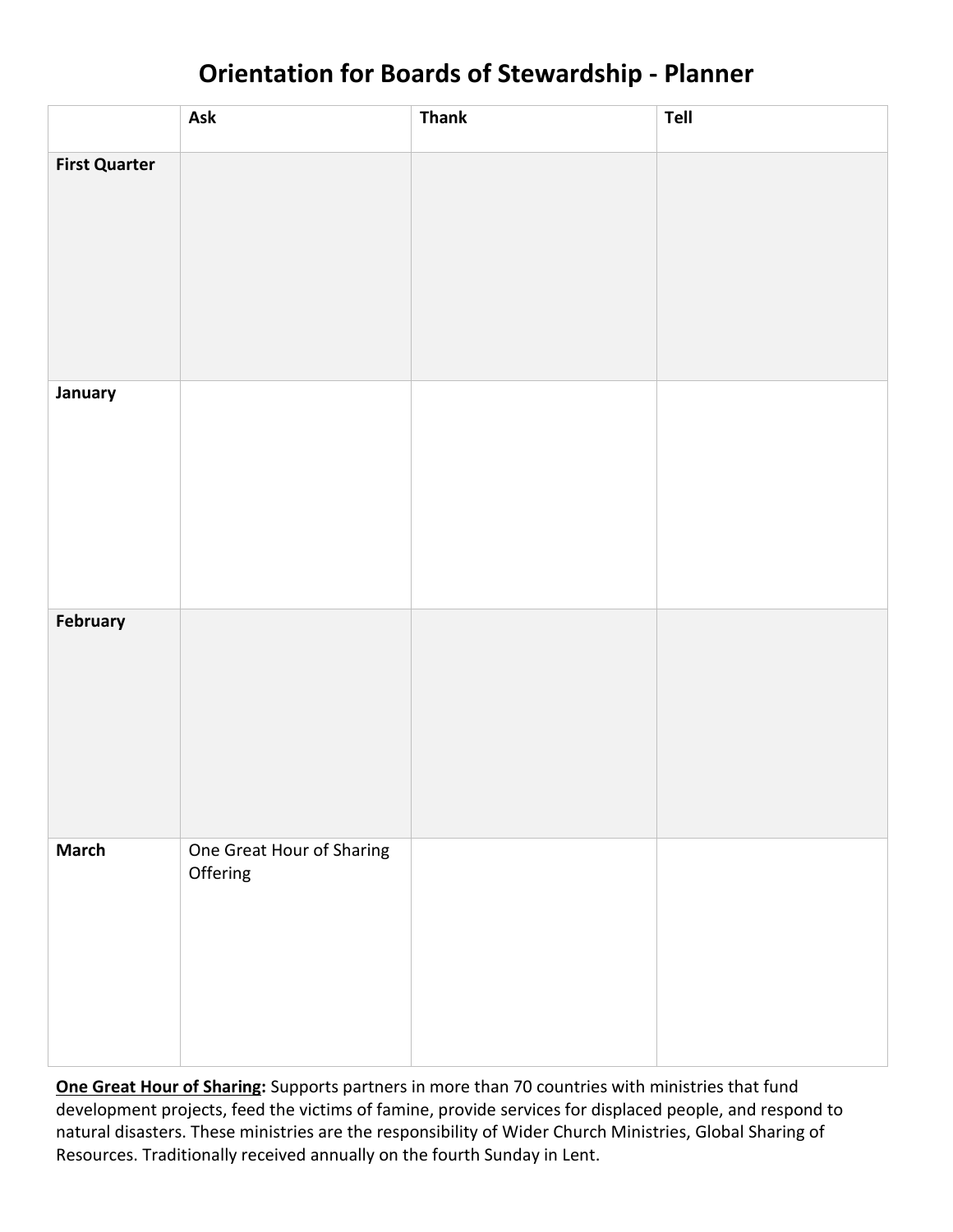|                   | Ask                               | <b>Thank</b> | Tell |
|-------------------|-----------------------------------|--------------|------|
| Second<br>Quarter |                                   |              |      |
| <b>April</b>      |                                   |              |      |
| May               | Strengthen the Church<br>Offering |              |      |
| June              |                                   |              |      |

**[Strengthen the Church:](http://www.ucc.org/stc/)** Supports church growth and leadership development in the conferences and through the national offices of Local Church Ministries. Traditionally received annually on Pentecost Sunday.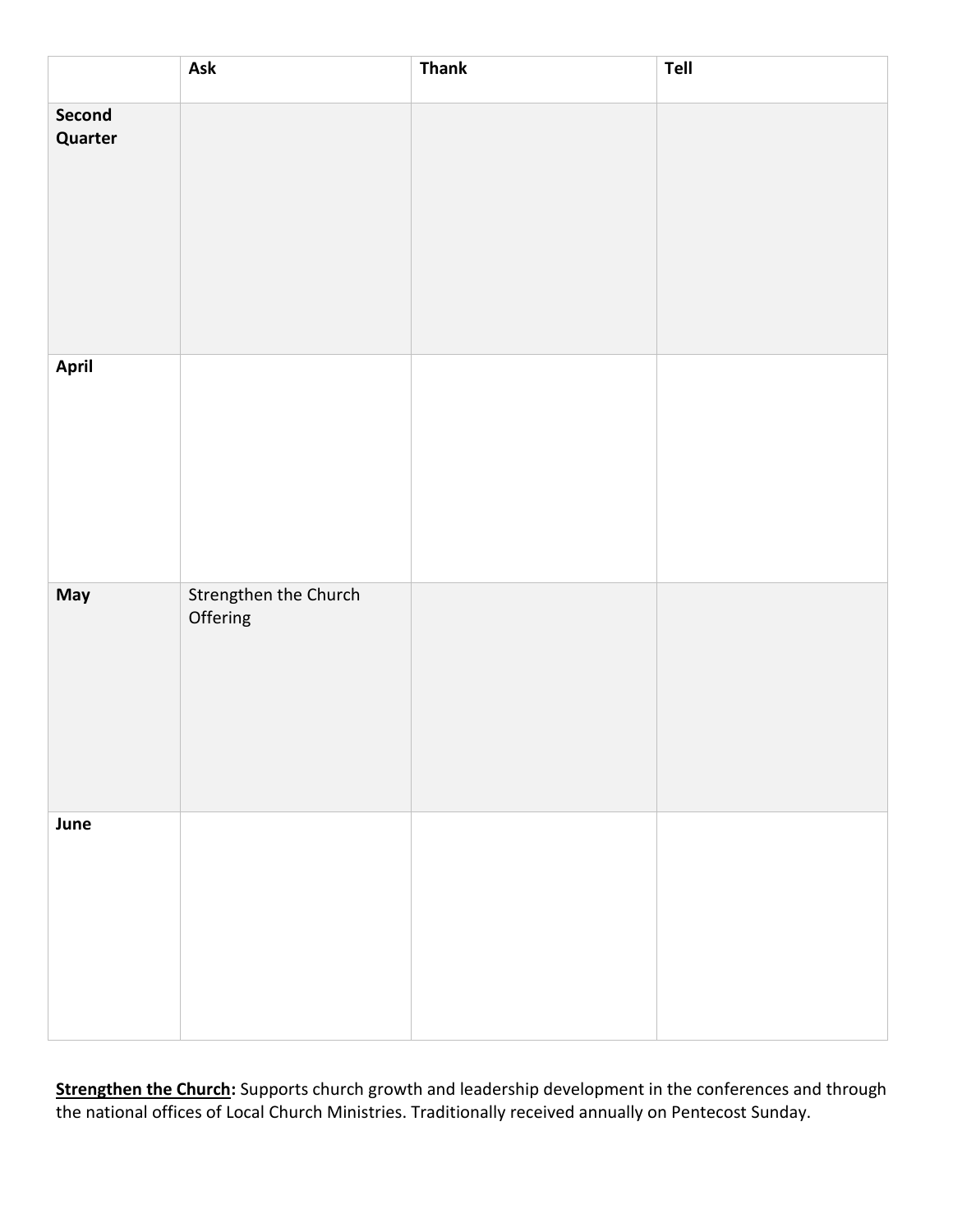|                      | Ask | <b>Thank</b> | Tell |
|----------------------|-----|--------------|------|
| <b>Third Quarter</b> |     |              |      |
|                      |     |              |      |
|                      |     |              |      |
|                      |     |              |      |
|                      |     |              |      |
| July                 |     |              |      |
|                      |     |              |      |
|                      |     |              |      |
|                      |     |              |      |
| <b>August</b>        |     |              |      |
|                      |     |              |      |
|                      |     |              |      |
|                      |     |              |      |
|                      |     |              |      |
| September            |     |              |      |
|                      |     |              |      |
|                      |     |              |      |
|                      |     |              |      |
|                      |     |              |      |

**[Neighbors in Need:](http://www.ucc.org/nin/)** Supports ministries of justice and compassion throughout the United States and Puerto Rico, including ministry carried out by the Council for American Indian Ministries (CAIM) and by the national offices of Justice and Witness Ministries. Traditionally received annually on World Communion Sunday, the first Sunday of October.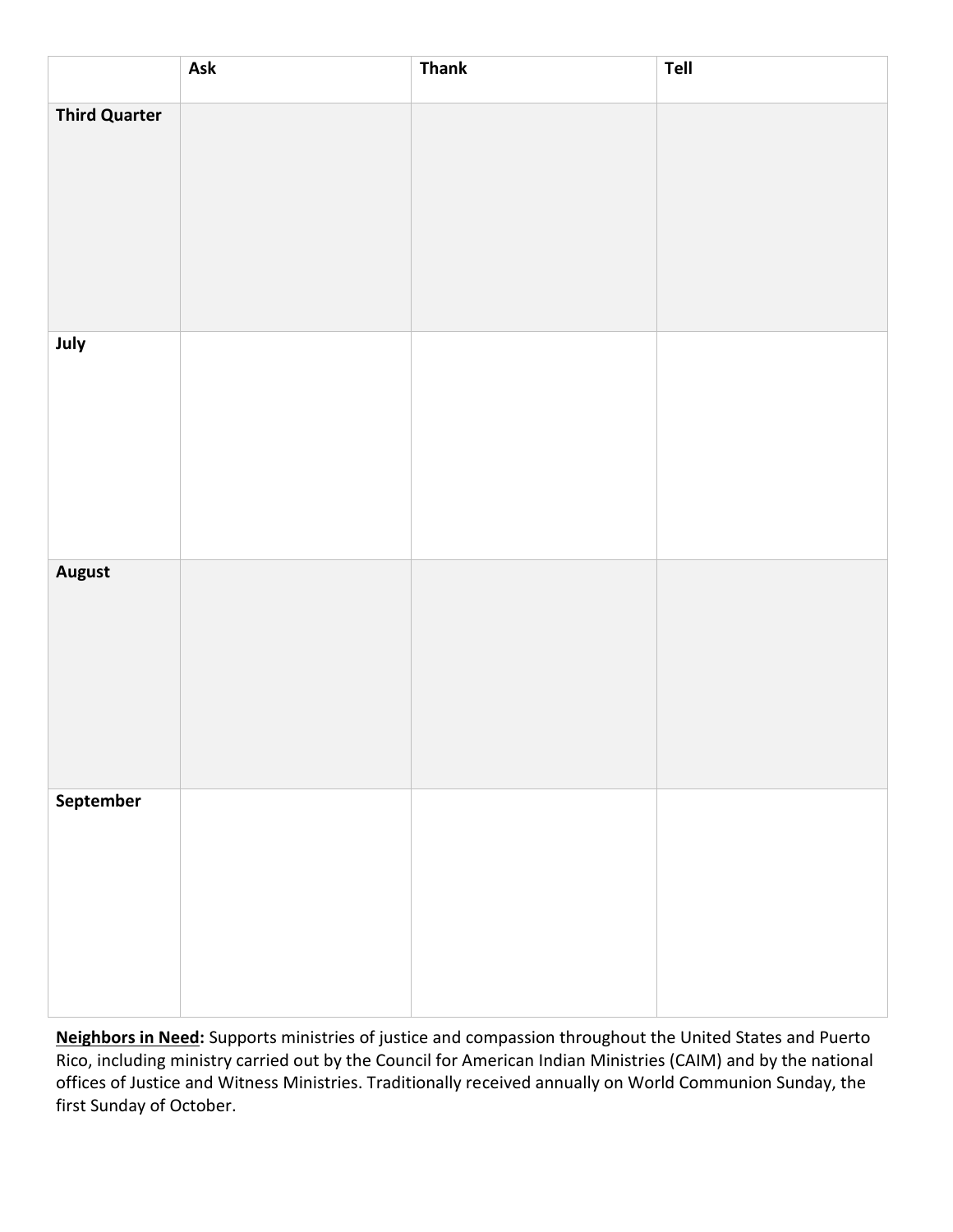|                   | Ask                        | <b>Thank</b> | Tell |
|-------------------|----------------------------|--------------|------|
| Fourth<br>Quarter |                            |              |      |
| October           | Neighbors in Need Offering |              |      |
| <b>November</b>   |                            |              |      |
| <b>December</b>   | Christmas Fund Offering    |              |      |

**[The Christmas Fund](http://www.magiproject.org/)**: Provides financial aid to retired and active ministers and their surviving spouses and children who face overwhelming financial demands, a ministry carried out by the Pension Boards. Received annually, traditionally on the Sunday before Christmas.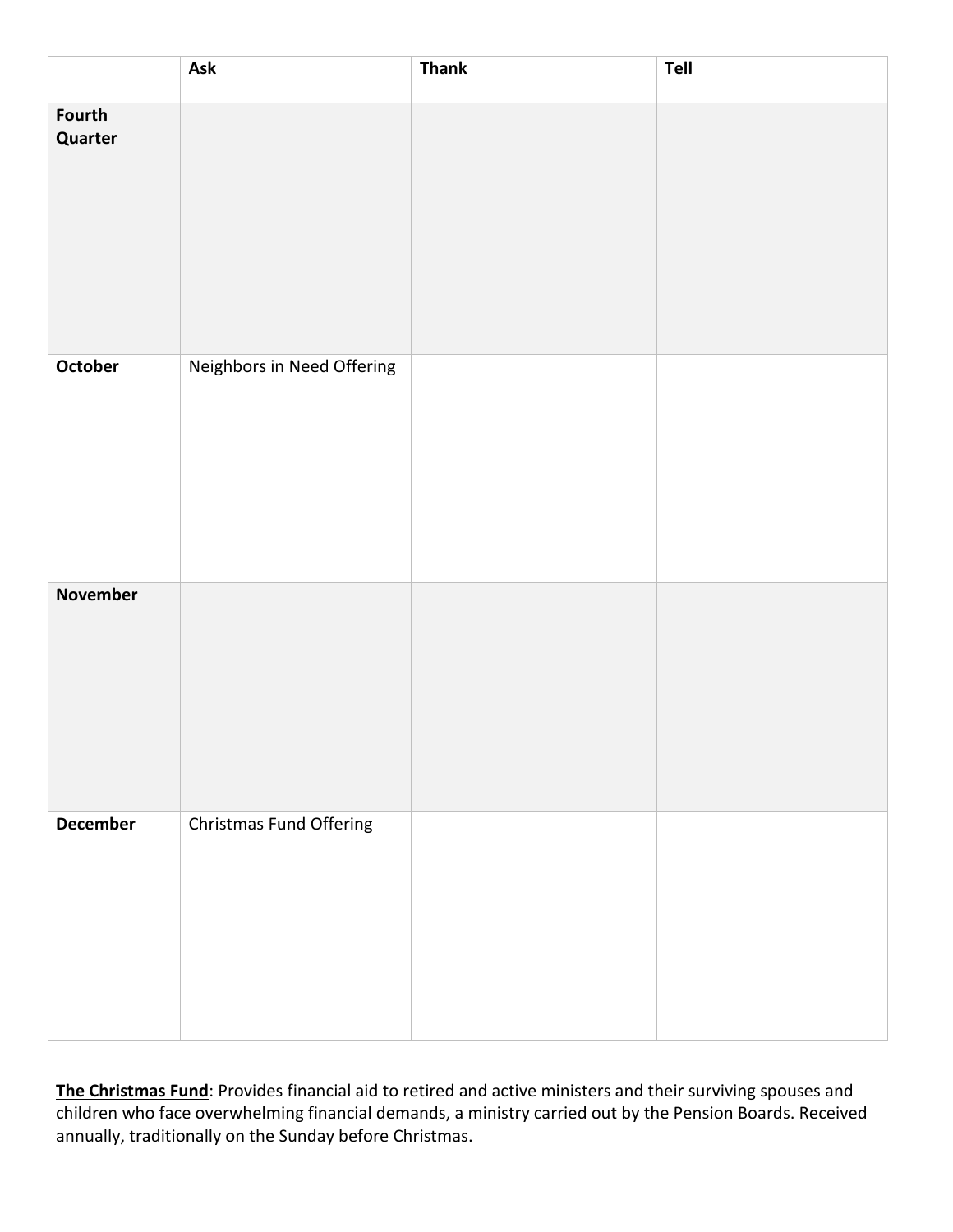## **"Case Statement" Discussion**

*A case statement is an internal document used by fundraisers to articulate the reasons for people to support a cause financially. As Stewards and the Council/Consistory we will think through some of the background materials and questions that one might use to develop a case statement.*

### **Questions about Our Congregation**

- 1. What is the unique contribution of our church to our community, county, and world?
- 2. What distinguishes our congregation from other congregations?
- 3. Because of us, happens.

### **Questions about our Members**

- 1. What are the defining values of our members?
- 2. Why do people give to our church?
- 3. What do people who give to the church want to make happen?
- 4. Why does it feel good to make a donation?

#### **Questions as we Plan**

- 1. What are the logical reasons to make a donation?
- 2. What are the emotional motivations to make a donation?
- 3. How easy do we make it to make a donation?
- 4. How do we thank people for making a donation?

### **Questions about our Past Efforts**

- 1. What has felt most true? Most effective?
- 2. Where do we make missteps?
- 3. Are we focused on the church's need for support, the benefits to the donor for making the gift, or the impact of our giving on others?